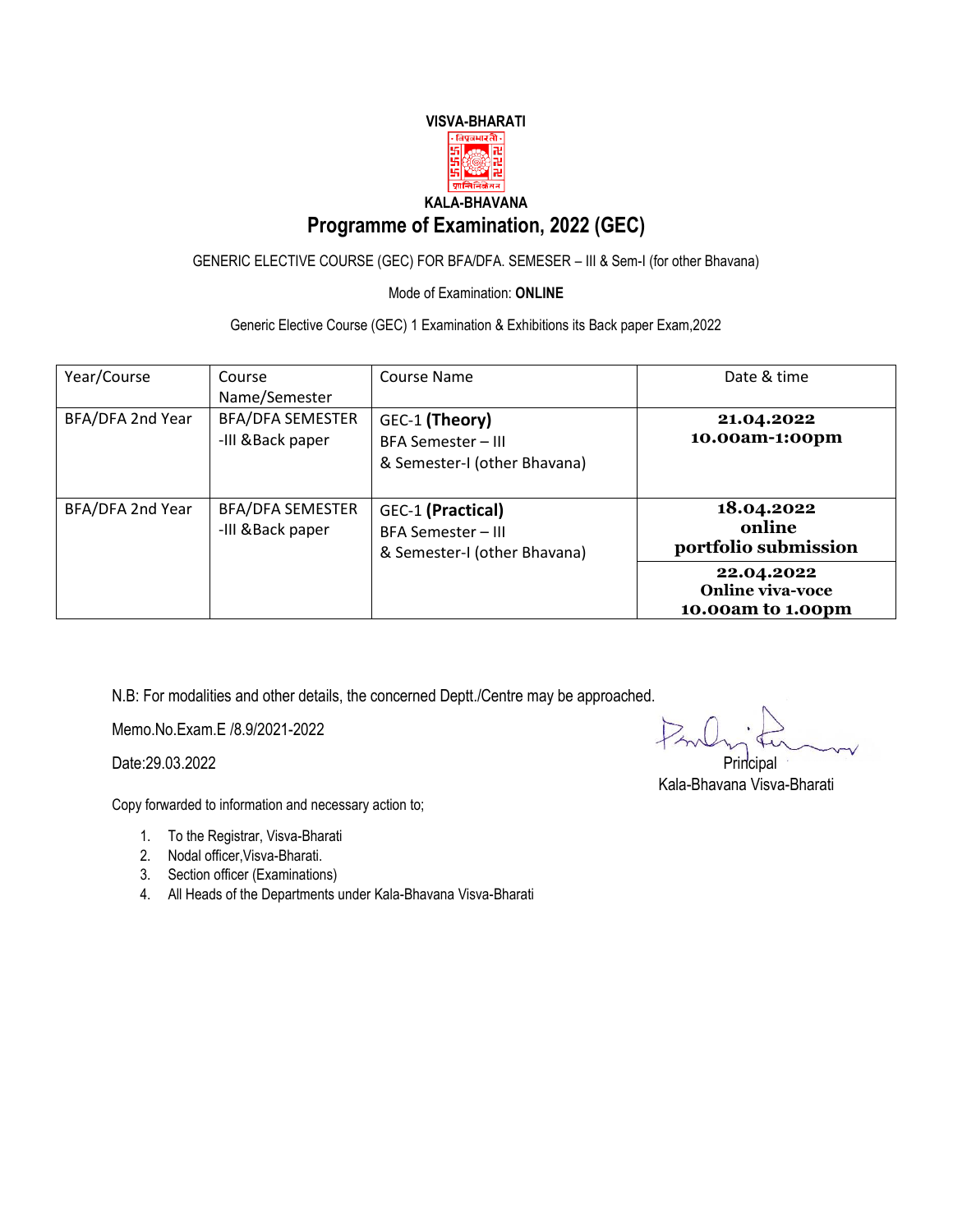## **VISVA-BHARATI**



# **Programme of Examination, 2022 (Practical)-UG**

### BFA/DFA SEMESTER -I Examination-2021

### Mode of Examination: **ONLINE**

## (FOR PRACTICAL EXAMINATION)

| Year/Course          | Course            | Department & | Course Name                         | Date & time                        |
|----------------------|-------------------|--------------|-------------------------------------|------------------------------------|
|                      | Name/Semester     | Course Code  |                                     |                                    |
| <b>BFA/DFA</b>       | <b>BFA/DFA</b>    | BFA/CG-F-1   | Practical Exhibition/Examination in | 19.04.2022                         |
| 1 <sup>st</sup> Year | <b>SEMESTER-I</b> |              | Design (Ceramics&Glass)             | <b>Online Portfolio Submission</b> |
|                      |                   | BFA/DT-F-1   | Practical Exhibition/Examination in | 10:00am to 4:00pm                  |
|                      |                   |              | Design (Textile)                    |                                    |
|                      |                   | BFA/G-F-1    | Practical Exhibition/Examination in | 21.04.2022 & 22.04.2022            |
|                      |                   |              | Graphic Art (Printmaking)           | <b>Online viva-voce</b>            |
|                      |                   | BFA/P-F-1    | Practical Exhibition/Examination in | 10.00am to 4.00pm                  |
|                      |                   |              | Painting                            |                                    |
|                      |                   | BFA/S-F-1    | Practical Exhibition/Examination in |                                    |
|                      |                   |              | Sculpture                           |                                    |

| Year/Course                            | Course Name/Semester         | Department & Course Code | Date & time                                                                |
|----------------------------------------|------------------------------|--------------------------|----------------------------------------------------------------------------|
| <b>BFA/DFA</b><br>1 <sup>st</sup> Year | <b>BFA/DFA</b><br>SEMESTER-I | Tagore Studies-1         | 26.04.2022<br>Online written exam<br>online viva-voce<br>10.00am to 1.00pm |

| Year/Course                     | Course Name/Semester    | Department & Course Code | Date & time                                                          |
|---------------------------------|-------------------------|--------------------------|----------------------------------------------------------------------|
| BFA/DFA<br>2 <sup>nd</sup> Year | BFA/DFA<br>SEMESTER-III | AECC-1                   | 25.04.2022<br>Online written exam/<br>viva-voce<br>10.00am to 12noon |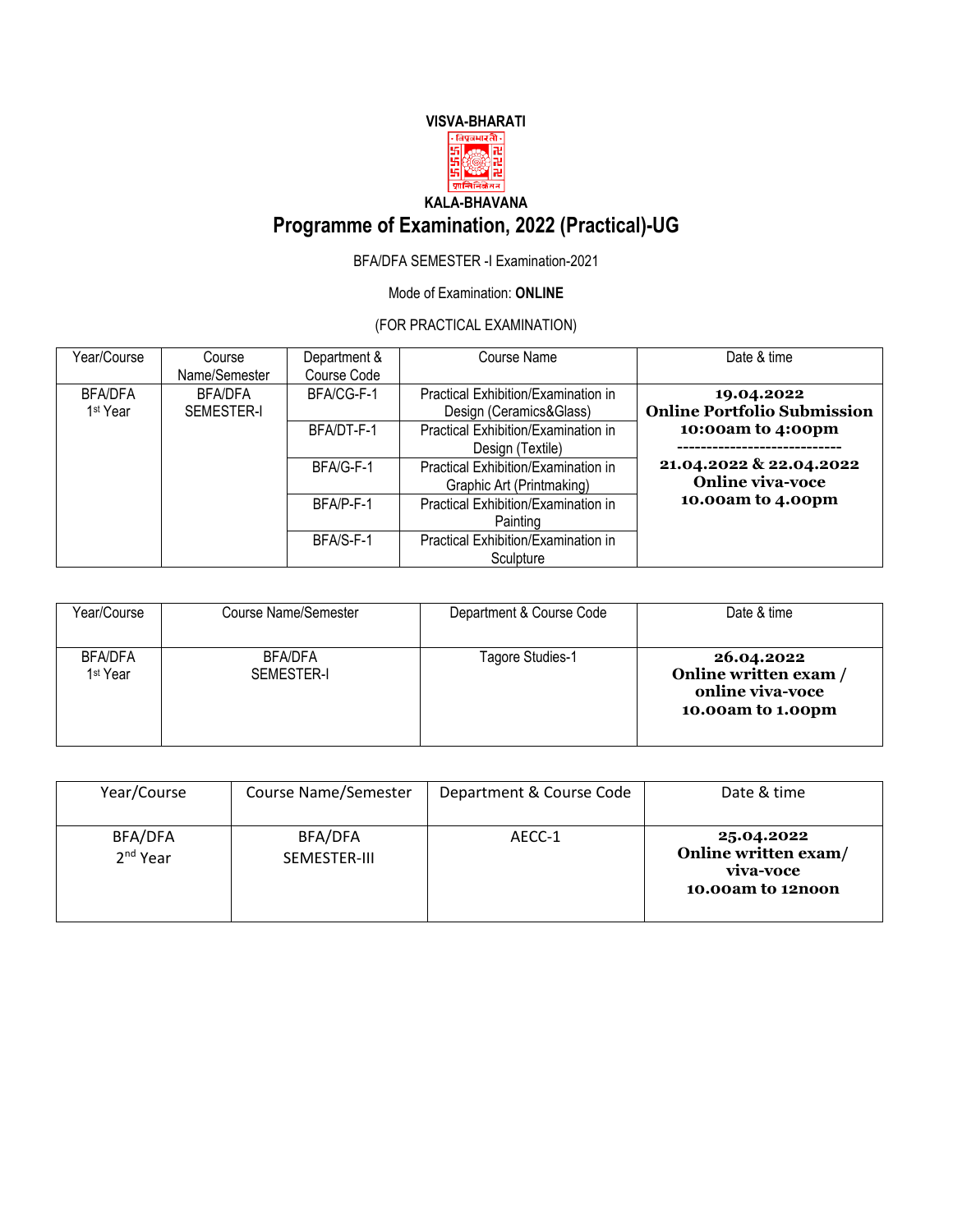#### **VISVA-BHARATI**  $. <sup>वि�पुत्रभारते</sup>$



## **KALA-BHAVANA**

## **Programme of Examination, 2022 (Practical)-PG**

MFA/ADFA SEMESTER-I Examination-2021

Mode of Examination: **ONLINE**

(FOR PRACTICAL EXAMINATION)

| Year/Course                             | Course<br>Name/Seme<br>ster                     | Department & Course Code                                         | <b>Course Name</b>                                                                      | Date & time                                  |
|-----------------------------------------|-------------------------------------------------|------------------------------------------------------------------|-----------------------------------------------------------------------------------------|----------------------------------------------|
| <b>MFA/ADFA</b><br>1 <sup>st</sup> Year | MFA/Adv.DIP<br><b>SEMESTER-I</b>                | CRMS-SPL-(MFA/Adv.DIP)-I<br>Department of Design(Ceramics&Glass) | Practical Exhibition/Examination in Design<br>(Ceramics&Glass)<br>SPL-(MFA/Adv.DIP)-I   | 30.04.2022<br>Online portfolio<br>submission |
|                                         |                                                 | TXTL-SPL-(MFA/Adv.DIP)-I<br>Department of Design (Textile)       | Practical Exhibition/Examination in Design (Textile)<br>SPL-(MFA/Adv.DIP)-I             | 10:00am to                                   |
|                                         |                                                 | G-SPL-(MFA/Adv.DIP)-I<br>Department of Graphic Art               | Practical Exhibition/Examination in Graphic Art<br>(Printmaking)<br>SPL-(MFA/Adv.DIP)-I | 4:00 <sub>pm</sub><br>02.05.2022             |
|                                         | P-SPL-(MFA/Adv.DIP)-I<br>Department of Painting |                                                                  | Practical Exhibition/Examination in Painting<br>SPL-(MFA/Adv.DIP)-I                     | <b>Online viva-</b><br>voce                  |
|                                         |                                                 | S-SPL-(MFA/Adv.DIP)-I<br>Department of Sculpture                 | Practical Exhibition/Examination in Sculpture<br>SPL-(MFA/Adv.DIP)-I                    | 10.00am<br>onwards                           |
|                                         |                                                 | Department of History of Art                                     | Practical Exhibition/Examination in History of Art                                      |                                              |

N.B: For modalities and other details, the concerned Deptt./Centre may be approached.

Memo.No.Exam.E /8.9/2021-2022

Date:29.03.2022 Principal

Copy forwarded to information and necessary action to;

- 1. To the Registrar, Visva-Bharati
- 2. Nodal officer,Visva-Bharati.
- 3. Section officer (Examinations)
- 4. All Heads of the Departments under Kala-Bhavana Visva-Bharati

Kala-Bhavana Visva-Bharati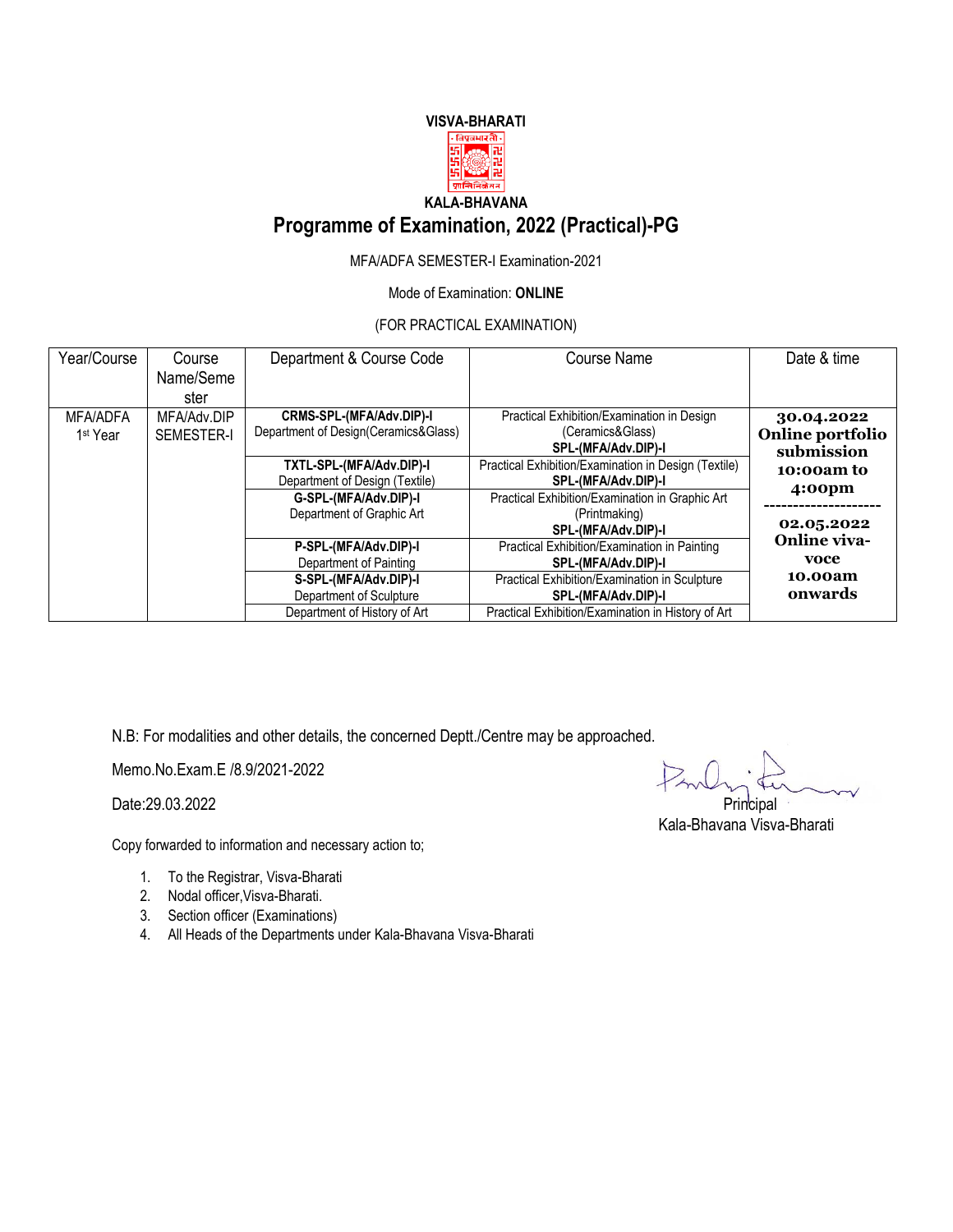### **VISVA-BHARATI**



## **KALA-BHAVANA Programme of Examination, 2022 (Theory)-UG&PG-Sem-I**

BFA/DFA SSEMESTER -I & MFA/ADFA SEMESTER-I Examination-2021

Mode of Examination: **ONLINE**

**History of Art Courses** 

| <b>Semester</b>         | Course            | Subject                                | Date & Time    |  |
|-------------------------|-------------------|----------------------------------------|----------------|--|
| <b>BFA (Foundation)</b> | BFA/AH-F-1        | Overview of Indian Art:                | 28.04.2022     |  |
| Sem-I                   |                   | from Pre-history to Gupta period       | 10 am to 12 pm |  |
| <b>MFA Sem I</b>        | AH/MFA 1          | Contemporary Indian Art: History       | 18.04.2022     |  |
| (General)               |                   | and Issues (1900-1950)                 | 10 am to 1 pm  |  |
| <b>MFA Sem I</b>        | AH/MFA 2          | Modern Western Art: History            | 20.04.2022     |  |
| (General)               |                   | and Concepts (1870-1930s)              | 10 am to 1 pm  |  |
| <b>MFA Sem I</b>        | AH/MFA 10         | Indian Painting:                       | 22.04.2022     |  |
| (Specialization)        |                   | <b>Mughal and Rajput</b>               | 10 am to 1 pm  |  |
| <b>MFA Sem I</b>        | AH/MFA 11         | Indian Sculpture:                      | 25.04.2022     |  |
| (Specialization)        |                   | Pre-Gupta Buddhist art                 | 10 am to 1 pm  |  |
| <b>MFA Sem I</b>        | AH/MFA 13         | <b>Western Painting:</b>               | 27.04.2022     |  |
| (Specialization)        |                   | Renaissance to Mannerism               | 10 am to 1 pm  |  |
| <b>MFA Sem I</b>        | AH/MFA 16         | Western Sculpture:                     | 29.04.2022     |  |
| (Specialization)        |                   | Baroque to 19 <sup>th</sup> century    | 10 am to 1 pm  |  |
| <b>Bridge Course</b>    | AH/BMF-1          | Introduction to Indian traditional Art | 18.04.2022     |  |
| Sem I                   |                   |                                        | 10 am to 1 pm  |  |
| <b>Bridge Course</b>    | <b>AH / BMF-2</b> | Introduction to Western art            | 20.04.2022     |  |
| Sem I                   |                   |                                        | 10 am to 1 pm  |  |
| <b>Bridge Course</b>    | <b>AH / BMF-4</b> | <b>Fundamentals of Art</b>             | 23.04.2022     |  |
| Sem I                   |                   |                                        | 10 am to 1 pm  |  |

N.B: For modalities and other details, the concerned Deptt./Centre may be approached.

Memo.No.Exam.E /8.9/2021-2022

Copy forwarded to information and necessary action to;

- 1. To the Registrar, Visva-Bharati
- 2. Nodal officer,Visva-Bharati.
- 3. Section officer (Examinations)
- 4. All Heads of the Departments under Kala-Bhavana Visva-Bharati

Date:29.03.2022 Principal

Kala-Bhavana Visva-Bharati